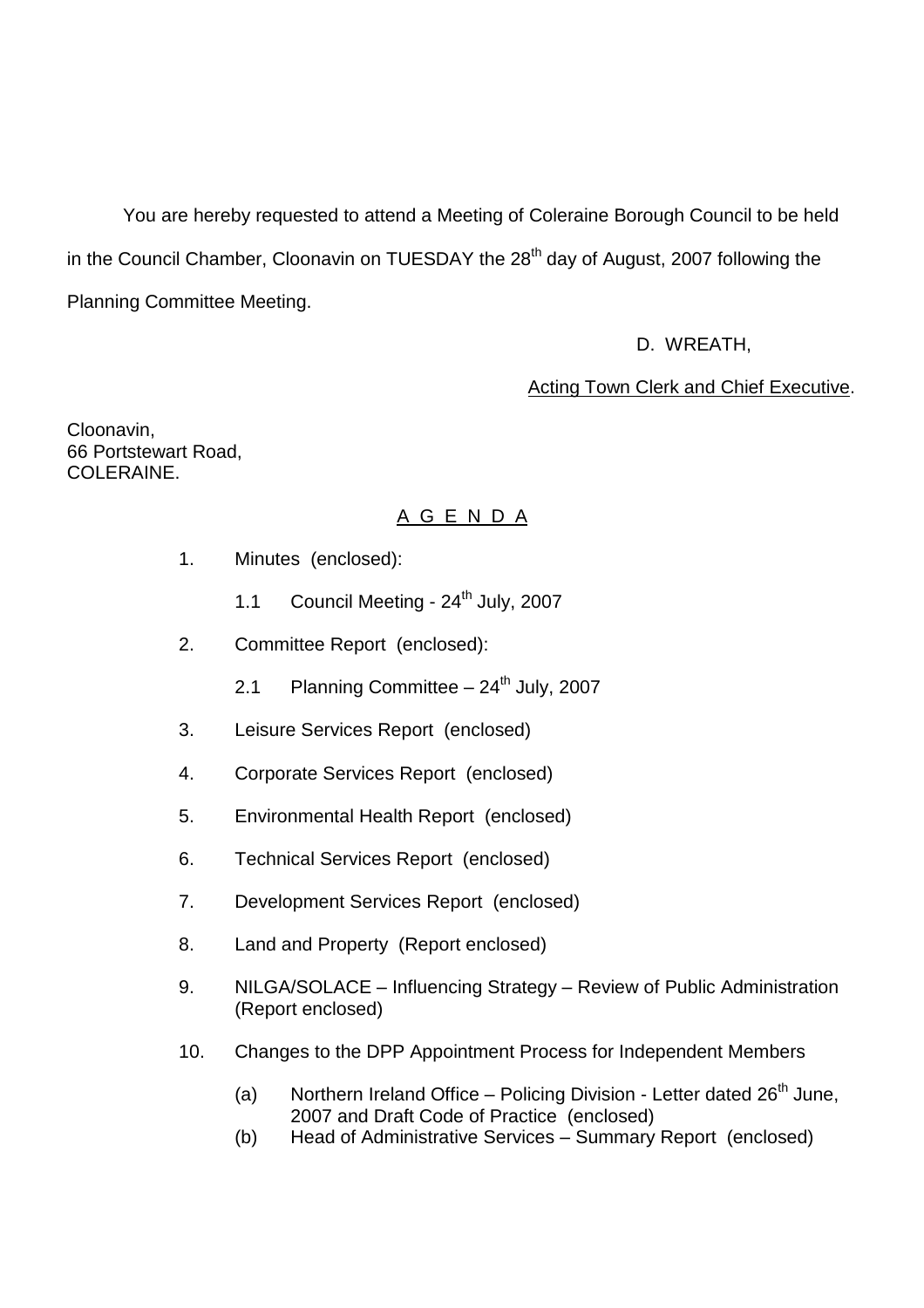- 11. The Northern Corridor Railways Group Details regarding Launch of Report (enclosed)
- 12. Correspondence, including inter alia:
	- (a) The Court of the University of Ulster

Letter dated 27<sup>th</sup> July, 2007 regarding a Review of External Bodies on its Court from Eamon Mullan, Head of Governance Services (enclosed)

(b) NILGA –Constitution

Letter dated 24<sup>th</sup> July, 2007 regarding Consultation on Amendments to NILGA Constitution from Heather Moorhead, Chief Executive (enclosed)

- 13. Documents for Sealing
- 14. Any other business

# **Enclosed for Information:**

- (i) Members' Information Bulletin August 2007
- (ii) Department for Employment and Learning  $-$  Sixteen into Six  $-$  A New Era for Further Education Colleges in Northern Ireland
- (iii) Helped the Aged in Northern Ireland SeniorLine Benchmark Survey 2006/2007
- $(iv)$  The William Keown Trust Newsletter June 2007
- (v) Consultation on Amendments to Rule 23 (Intimidation Points) of the Housing Selection Scheme – Letter dated  $8<sup>th</sup>$  August, 2007 and Report
- (vi) Second Homes in Northern Ireland –Growth, Impact and Policy Implications – First Report to the Housing Executive – March 2007

To: Each Member of Council. 24<sup>th</sup> August, 2007.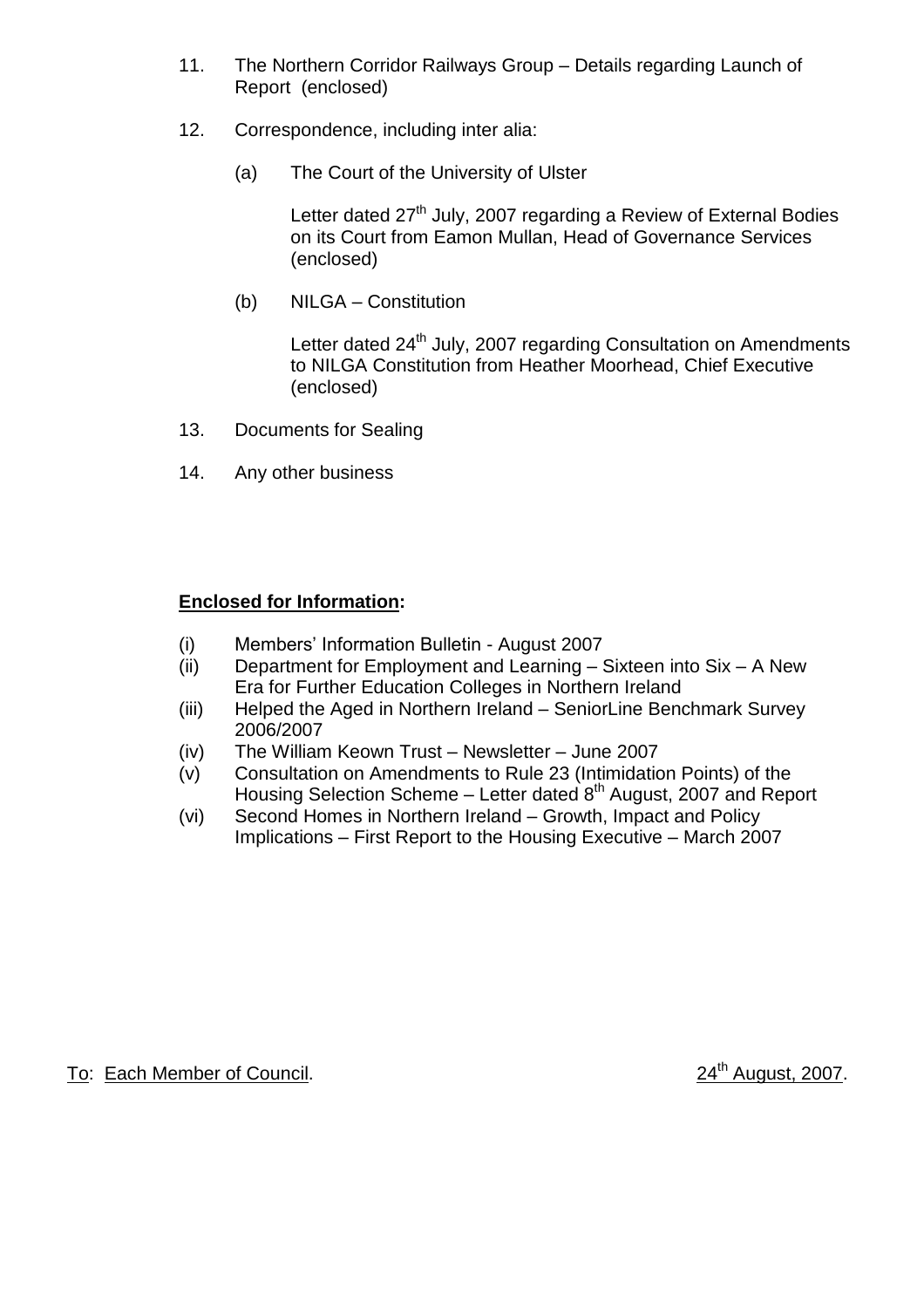#### **COUNCIL MEETING**

Minutes of proceedings of Coleraine Borough Council held in the Council Chamber, Cloonavin, on Tuesday, 24<sup>th</sup> July, 2007.

**Convened:** As per Notice attached.

**Present:** The Deputy Mayor, Councillor E. A. Johnston (Mrs.), in the **Chair** 

#### Aldermen

| E. T. Black (Mrs.)  | D. McClarty   |
|---------------------|---------------|
| W. T. Creelman      | W. J. McClure |
| M. T. Hickey (Mrs.) |               |

### **Councillors**

| C. S. Alexander (Ms.) | N. F. Hillis     |
|-----------------------|------------------|
| O. M. Church (Mrs.)   | W. A. King       |
| J. J. Dallat          | G. L. McLaughlin |
| T. J. Deans           | R. A. McPherson  |
| E. P. Fielding (Mrs.) | A. McQuillan     |

**Officers in** Acting Town Clerk and Chief Executive, Director of Corporate **Attendance:** Services, Director of Environmental Health, Director of Leisure Services, Technical Services Officer, Leisure Services Officer (Facilities), Countryside Development Officer, Head of Administrative Services, Head of Development Services and Administrative Assistant

# **Apologies:** The Mayor, Councillors Barbour, Cole and Gilkinson

# **1.0 ACTING TOWN CLERK & CHIEF EXECUTIVE**

The Deputy Mayor welcomed Mr. D. Wreath to his first Council Meeting as Acting Town Clerk and Chief Executive and wished him well in his role.

### **2.0 MINUTES**

The Minutes of the Council Meeting of 26<sup>th</sup> June, 2007 were confirmed and signed.

### **3.0 COMMITTEE REPORTS**

3.1 Planning Committee The Chairman, Alderman McClure moved the adoption of the Planning Committee Report; this was duly seconded by Councillor Ms. Alexander and agreed.

### **4.0 LEISURE SERVICES REPORT**

4.1 Select List - Portballintrae The Director of Leisure Services informed Community Centre members that fourteen contractors had replied to a public advertisement for this work and recommended that the following nine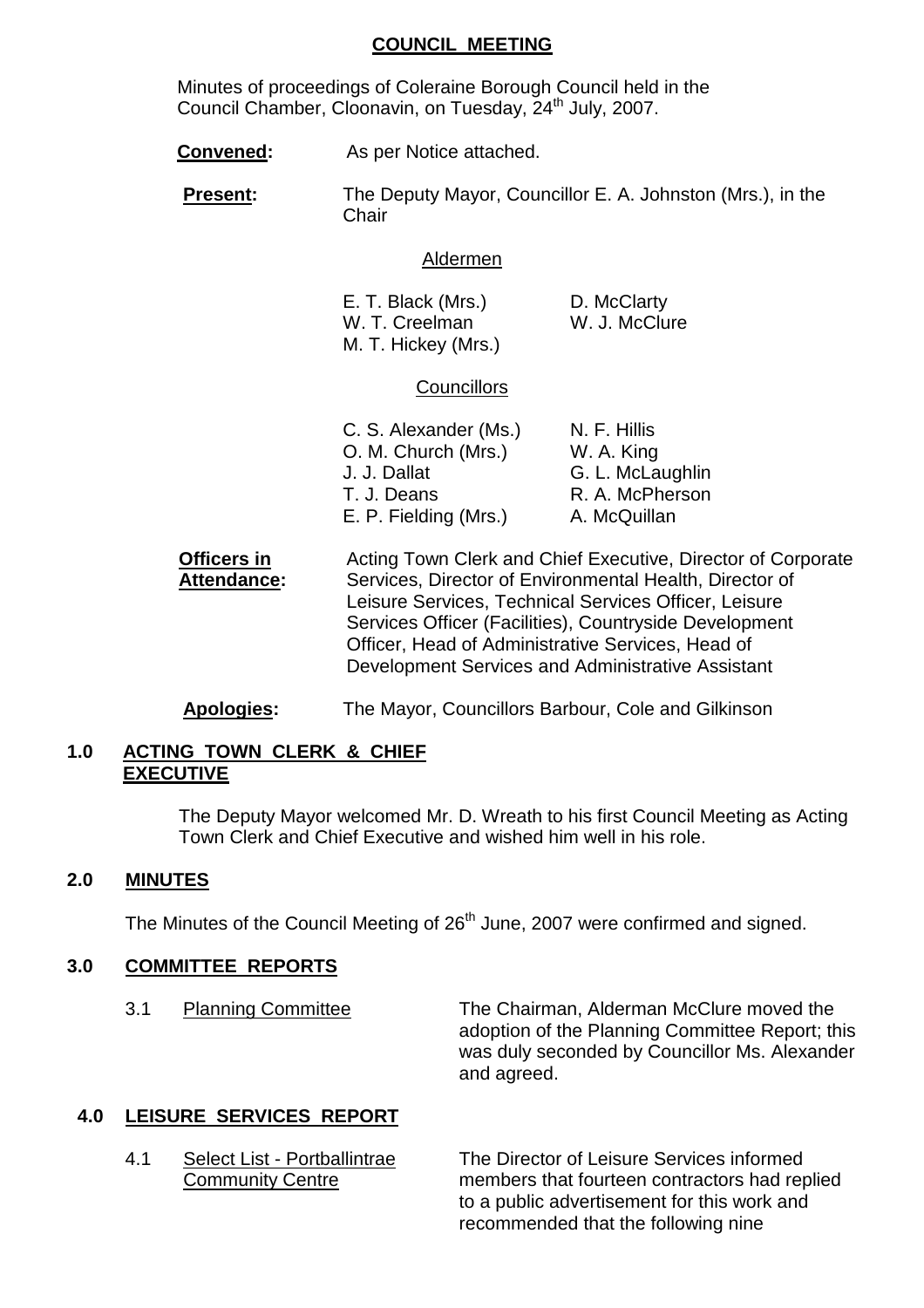contractors be placed on the Select List to tender:-

Tal Ltd. David Patton & Sons Ltd. Martin and Hamilton Mulhern and Rushe Construction Ltd. J. Kennedy & Co. Wilson and Mawhinney Andrew Bradley Ltd. Bell Contracts Hugh Taggart & Sons Ltd.

Agreed that Council approve the Select List to tender.

4.2 Select List –Christie Park, The Director of Leisure Services informed Coleraine members that twenty-six applications were received in response to an advertisement for the refurbishment of Christie Park and recommended that the following seven contractors be placed on the Select List to tender:-

> BSG Civil Engineering Ltd. Graham Construction JPM Contracts Ltd. Lagan Construction Ltd. FP McCann Ltd. Northstone (NI) Ltd. Siac Construction

In response to a comment by a member that the Select List, being comprised of the larger NI contractors, would result in higher prices, the Director of Leisure Services advised that predefined evaluation criteria were used to identify the most suitable contractors.

Agreed that Council approve the Select List to tender.

Members' concerns about the removal of trees were noted with the Director of Leisure Services confirming that every effort would be made to keep the felling to a minimum.

4.3 Lands for Sale at Bayhead Approval was sought, as detailed in the Road, Portballintrae **Road, Portballintrae** report, to continue negotiations for the purchase of 25 acres of coastal land at Portballintrae, subject to funding being secured.

> Agreed that the recommendation be adopted, subject to reservations about the land swap sought by the owner of the land.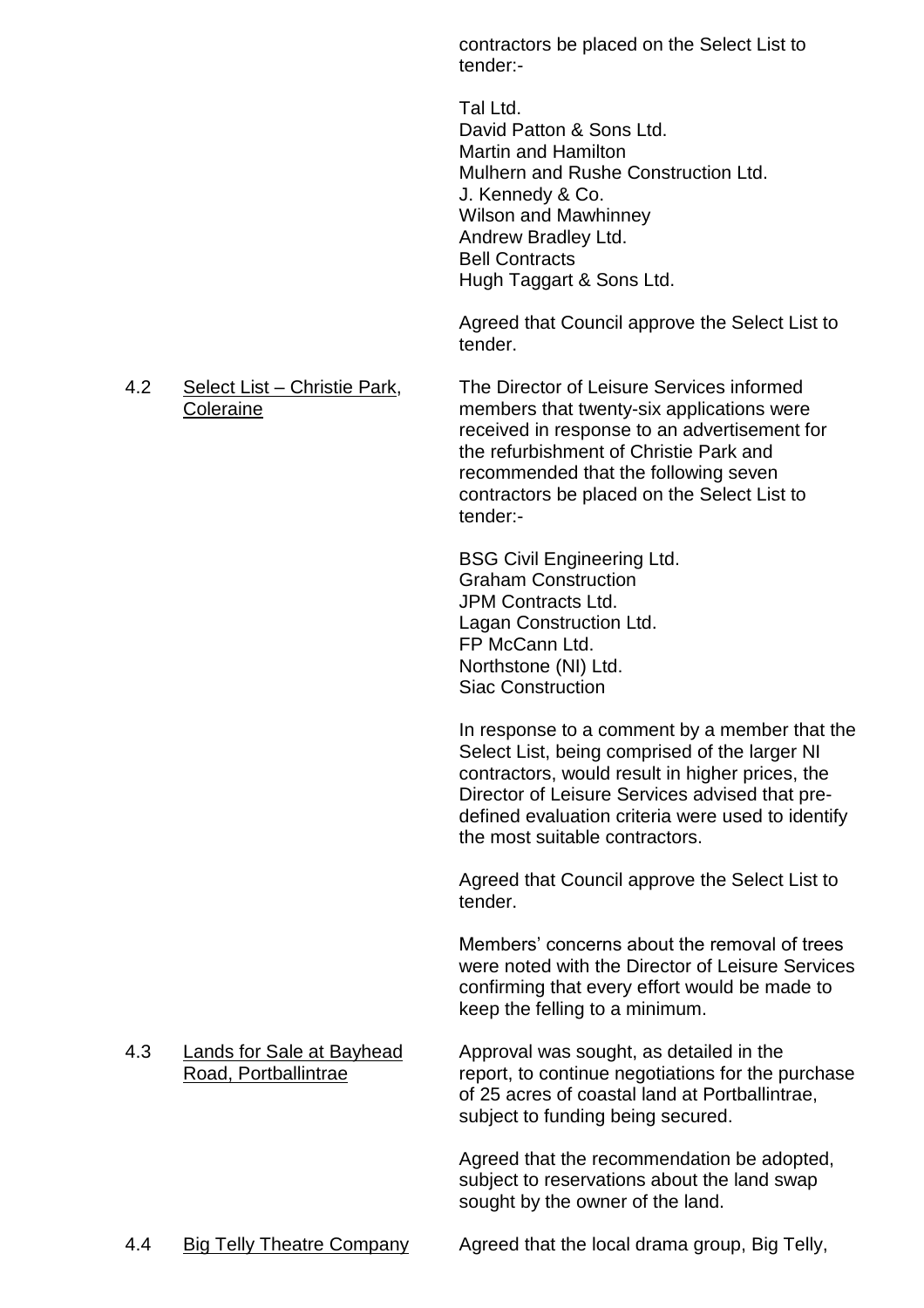would receive 'free' use of Portstewart Town Hall to the value of £5,000 and in return they would provide £5,000 of arts programmes spread throughout the Borough.

4.5 Portstewart Town Hall – PSNI Agreed that the PSNI could have the use of the Minor Hall at Portstewart Town Hall one morning per week for a community clinic, at the normal rate.

# **5.0 TECHNICAL SERVICES REPORT**

5.1 Entertainments Licence Agreed that an Entertainments Licence be granted for the Milk Cup Marquee at The Showgrounds, Monday  $30<sup>th</sup>$  July – Sunday  $4<sup>th</sup>$ August between 11.30 am and 1.00 am, subject to no objections being received in the statutory period and all licensing requirements being met.

5.2 Mobile Street Trading Licences Agreed that Council approve seven applications for Mobile Street Trading Licences, six of which were renewals and one new application as detailed below:

|                  | <b>Application</b> | <b>Applicant</b>                                              | <b>Vehicle Reg</b><br>No         | <b>Commodity</b>                        |
|------------------|--------------------|---------------------------------------------------------------|----------------------------------|-----------------------------------------|
| 1.               | <b>RENEWAL</b>     | <b>Stephen Laverty</b><br>9 Royal Terrace<br><b>Balnamore</b> | <b>SKZ4673</b>                   | Hot food                                |
| 2.               | <b>RENEWAL</b>     | Judith O'Kane<br>68 Broomhill Park<br>Coleraine               | <b>INZ3187</b><br><b>INZ4986</b> | Ice cream, minerals,<br>sweets & crisps |
| 3.               | <b>RENEWAL</b>     | <b>Samuel Stewart</b><br>44 Margaret Avenue<br>Ballymoney     | S416BGK                          | Ice cream, sweets,<br>minerals          |
| $\overline{4}$ . | <b>RENEWAL</b>     | <b>Fergal Carton</b><br>11 Willow field Avenue<br>Coleraine   | DA55 ZDP                         | Ice cream, sweets,<br>minerals & crisps |
| 5.               | <b>RENEWAL</b>     | Mr B Clifford<br>38 Dam head Road<br>Coleraine                | <b>UDZ4135</b>                   | Ice cream, sweets,<br>minerals          |
| 6.               | <b>RENEWAL</b>     | Mr R Carton<br>14 Mount view<br>Gardens<br>Coleraine          | GNZ6407                          | Ice cream, sweets,<br>crisps, minerals  |
| 7.               | <b>GRANT</b>       | Mr R Carton<br>14 Mountview<br>Gardens<br>Coleraine           | <b>KNZ1628</b>                   | Ice cream, sweets,<br>crisps, minerals  |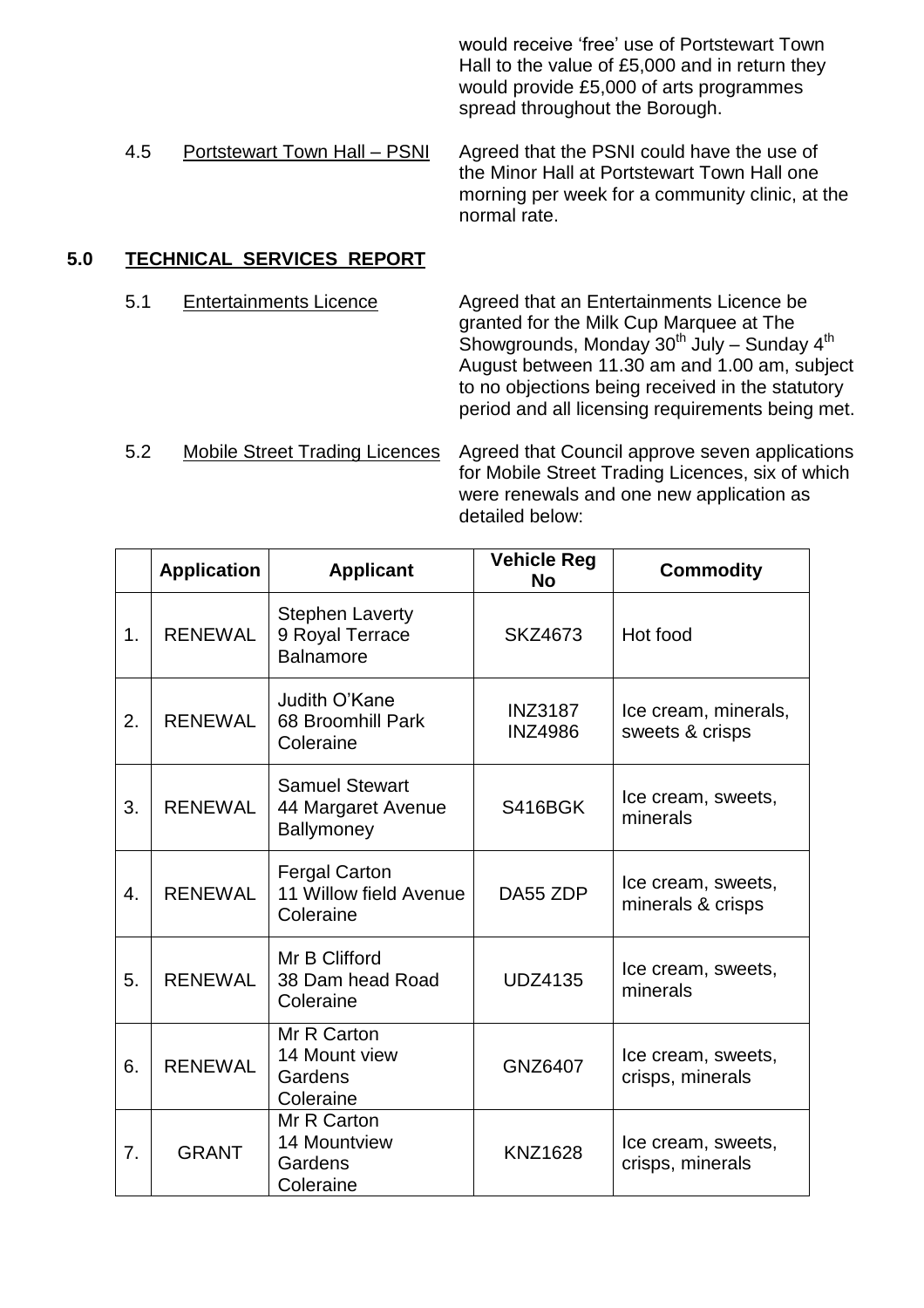5.3 Stationary Street Trading Agreed that the recommendation to approve<br>Licences the following ten applications for the renewal the following ten applications for the renewal of stationary street trading licences be adopted:

| <b>Applicant</b>                                                  | <b>Location</b>                                                    | <b>Commodity</b>                               |
|-------------------------------------------------------------------|--------------------------------------------------------------------|------------------------------------------------|
| <b>Garth William Reid</b><br>174 Gateside Park<br>Coleraine       | Car park opposite<br>shops at Greenmount<br>Avenue, Coleraine      | Fresh fish                                     |
| <b>Tracy Ann Watton</b><br>38 Damhead Road<br>Coleraine           | Lansdowne Road,<br>Portrush                                        | Ice cream, sweets,<br>minerals                 |
| <b>Fergal Carton</b><br>11 Willowfield Avenue<br>Coleraine        | Lansdowne Road,<br>Portrush                                        | Ice cream, minerals,<br>sweets & crisps        |
| Judith O'Kane<br>68 Broomhill Park<br>Coleraine                   | Lansdowne Road,<br>Portrush                                        | Ice cream, minerals,<br>sweets & crisps        |
| Mrs E Gibson<br>29 Timaconaway Road<br>Kilrea                     | Lansdowne Road,<br>Portrush                                        | Hot food, teas, coffee,<br>minerals, ice cream |
| <b>Robert James Laverty</b><br>108 Ballyrashane Road<br>Coleraine | Car park at Harpurs Hill,<br>Coleraine                             | Hot food, teas,<br>minerals & coffee           |
| <b>William James Millar</b><br>4 Ramsey Park<br>Macosquin         | Dunhill Road lay-by                                                | Hot food, teas &<br>coffee                     |
| Jenny Campbell<br>128 Curragh Road<br>Coleraine                   | Loughanhill, Coleraine                                             | Hot food, teas, coffee<br>& minerals           |
| Deborah Brown<br>21 Oldtown Road<br><b>Ballymoney</b>             | Newbridge Road<br>lay-by                                           | Hot food                                       |
| <b>Mrs Ruth Pollock</b>                                           | Area adjacent to public<br>toilets on the<br>Promenade, Castlerock | Ice cream, minerals,<br>sweets & crisps        |

5.4 Construction of New Footpaths The following ten tenders were received in<br>Mountsandel Area, Coleraine response to the public advertisement for thi response to the public advertisement for this work:

| Company                     | <b>Total Amount</b> |
|-----------------------------|---------------------|
| Northstone (NI) Limited     | 29,326.50           |
| W. G. Killough              | 30,955.00           |
| <b>NDS</b>                  | 31,672.00           |
| Whitemountain Quarries Ltd. | 32,032.00           |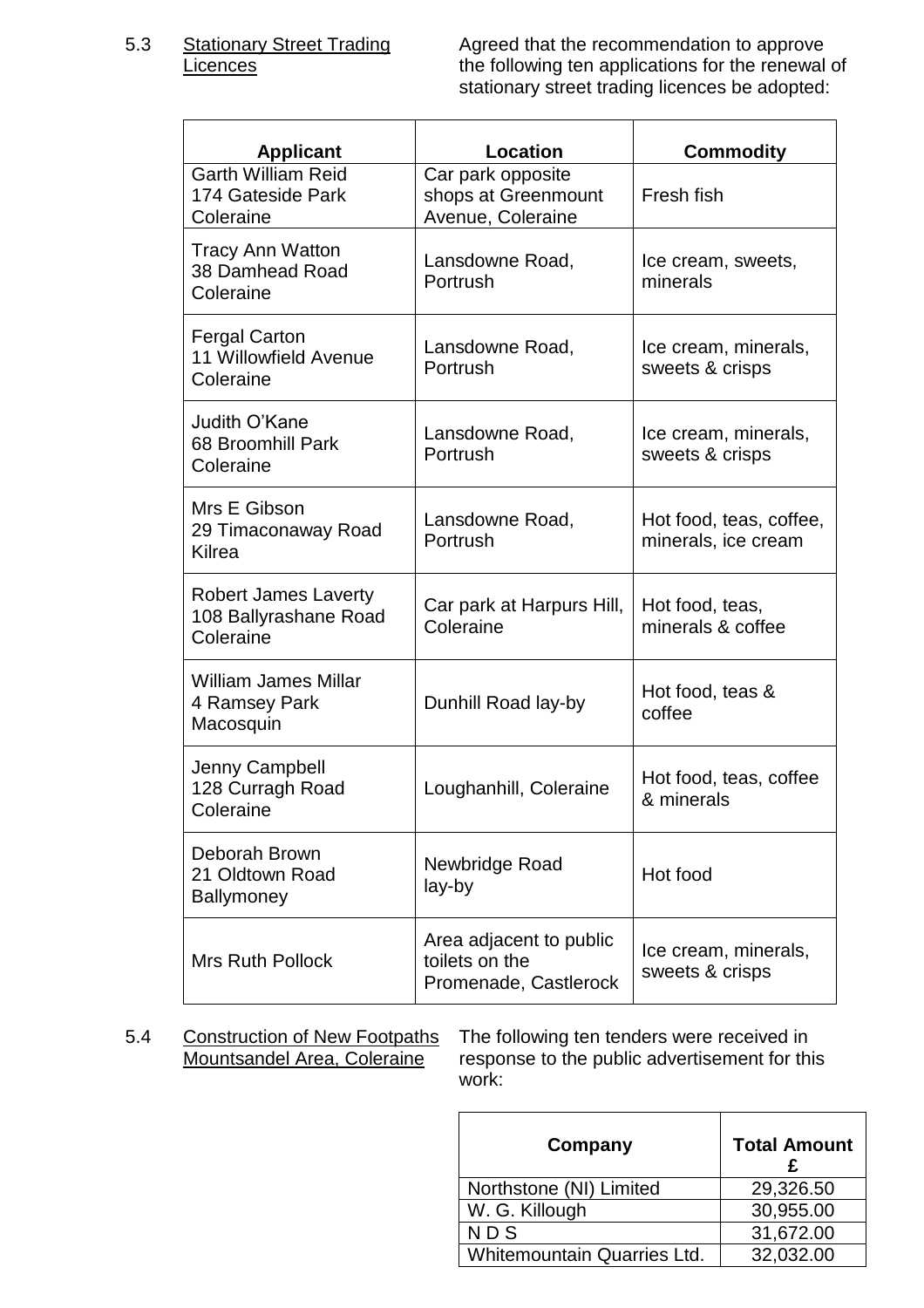| Patrick Bradley Ltd.               | 33,045.50 |
|------------------------------------|-----------|
| A. McKee & Co.                     | 33,051.25 |
| J & R Contracts Ltd.               | 37,156.40 |
| R. T. Boyd & Co. Ltd.              | 37,801.00 |
| F. P. McCann Ltd.                  | 46,770.00 |
| <b>Piperhill Construction Ltd.</b> | 74,590.00 |

Agreed that the recommendation to accept the lowest priced tender from Northstone (NI) Ltd. for the sum of (twenty-nine thousand, three hundred and twenty-six pounds and fifty pence) £29,326.50 be approved.

# **6.0 DEVELOPMENT SERVICES REPORT**

| 6.1 | <b>BPSA - UK Pro Surf Tour -</b><br><b>Circle One Portrush Open</b> | Members considered the application from The<br><b>British Professional Surfing Association (BPSA)</b><br>to run a round of the nine round UK Pro Surf<br>Tour at Portrush on Saturday 27 <sup>th</sup> and Sunday<br>28 <sup>th</sup> October, 2007.                                                                                                                                                            |
|-----|---------------------------------------------------------------------|-----------------------------------------------------------------------------------------------------------------------------------------------------------------------------------------------------------------------------------------------------------------------------------------------------------------------------------------------------------------------------------------------------------------|
|     |                                                                     | Agreed that the recommendation for a direct<br>contribution of £1,000 and assistance in kind<br>worth £3,000 be approved.                                                                                                                                                                                                                                                                                       |
| 6.2 | <b>Causeway Enterprise Agency -</b><br><b>New Business Centre</b>   | The Head of Development Services drew<br>members' attention to the fact that the<br>Causeway Enterprise Agency Board had<br>decided not to continue with the building of the<br>new business park at Wattstown. This was due<br>to escalating costs over the period since the<br>project was proposed, a rise in land and<br>building costs and the restrictions placed upon<br>the Board in regard to tenants. |
|     |                                                                     | Members expressed disappointment that this<br>project was not going ahead. In response to a<br>query from a member, the Head of<br>Development Services said she would advise<br>on the number of units which were lying vacant<br>overall in the Borough.                                                                                                                                                      |
| 6.3 | Sail West Proposal 2007-2013                                        | Donegal County Council has acted as lead<br>partner in the Sail West Proposal, with other<br>local authorities and interested organisations.                                                                                                                                                                                                                                                                    |
|     |                                                                     | The next step in developing this proposal would<br>be to appoint consultants to:-                                                                                                                                                                                                                                                                                                                               |
|     |                                                                     | i)<br>Form a maritime leisure perspective,<br>prepare an overview and strategic<br>assessment of the marine/coastal area<br>shared by Northern Ireland, the Border<br>Region of Ireland and South West<br>Scotland:                                                                                                                                                                                             |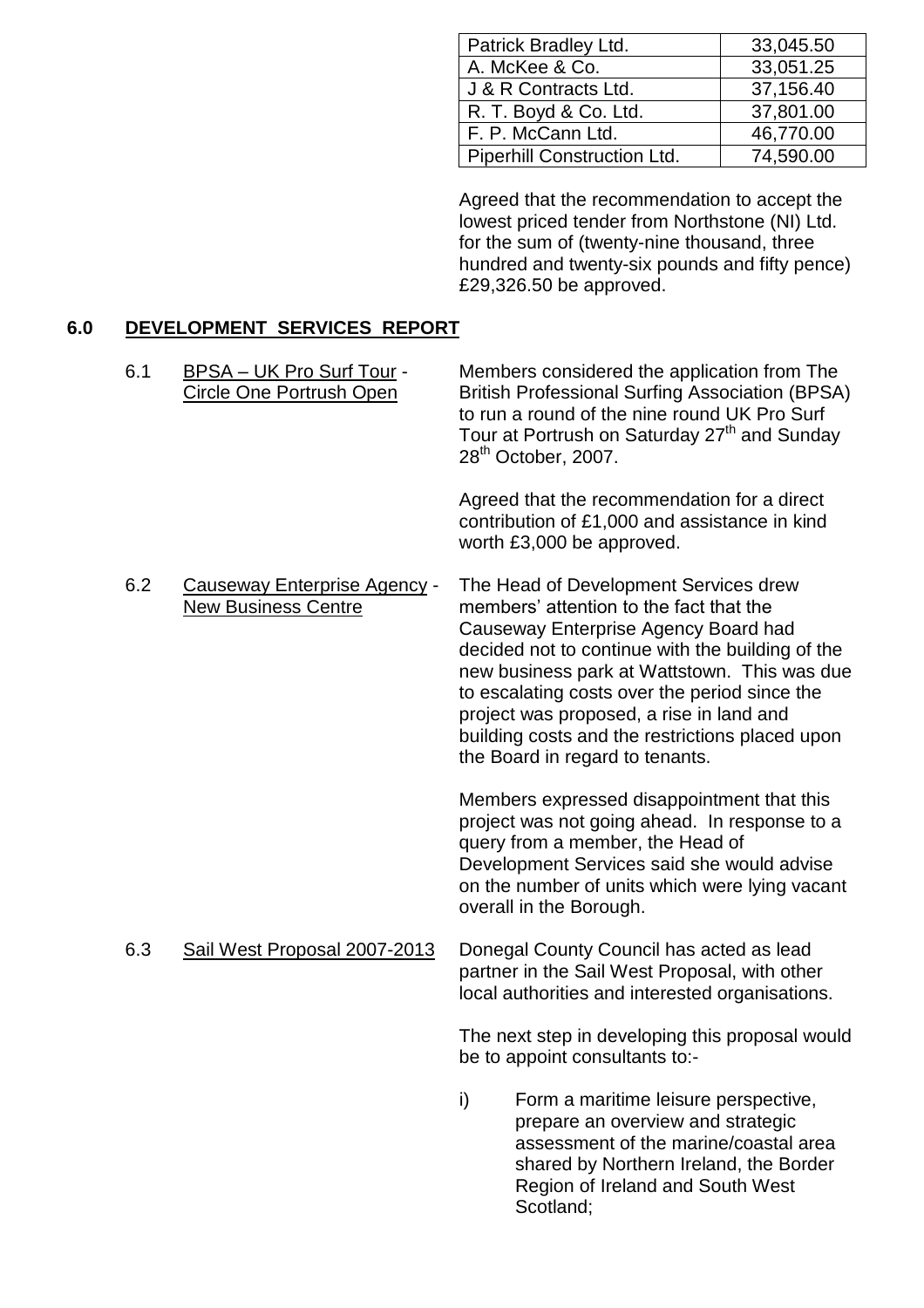- ii) Determine the potential for the development of a marine tourism product; and
- iii) Develop an implementation plan together with budget projections and time frame for delivery.

Following a tender competition, Sail West now proposes to make an appointment as follows to undertake this brief:-

> Project Consortium Consultants consisting of the following: Grant Connections, Irish Marine Federation, Motomo, McKenzie Wilson, Quay Marinas and Una at a total cost of €62,920.

Agreed that Coleraine Borough Council should participate in the Sail West Project and contribute up to  $\epsilon$ 1,600 (£1,075) to this stage of the proposal.

# **7.0 LAND AND PROPERTY REPORT**

The report of the Head of Administrative Services was considered (previously supplied). Matters arising:

7.1 Land Beside 7 The Crescent, Council has been approached by a developer Coleraine Seeking to purchase a small area beside 7 The Crescent, Coleraine.

> Agreed that this matter be referred to the Land and Property Working Group's September meeting.

The Head of Administrative Services would seek VLA advice on a direct sale to the developer or an open market sale.

# **8.0 EXECUTIVE REVIEW OF DOMESTIC RATING REFORM**

The Director of Corporate Services drew members' attention to the above paper which had been issued by the Rating Policy Division of the Department of Finance and Personnel. The report would be discussed at the August Council meeting, for a response by the deadline of 31<sup>st</sup> August, 2007.

# **9.0 POST OFFICE LTD. NETWORK CHANGE PROGRAMME**

Agreed that the Head of Administrative Services would respond to the Post Offices' Network Change Programme letter of July 2007, in preparation for the Post Offices formal consultation process commencing in April 2008.

# **10.0 PRICEWATERHOUSECOOPERS**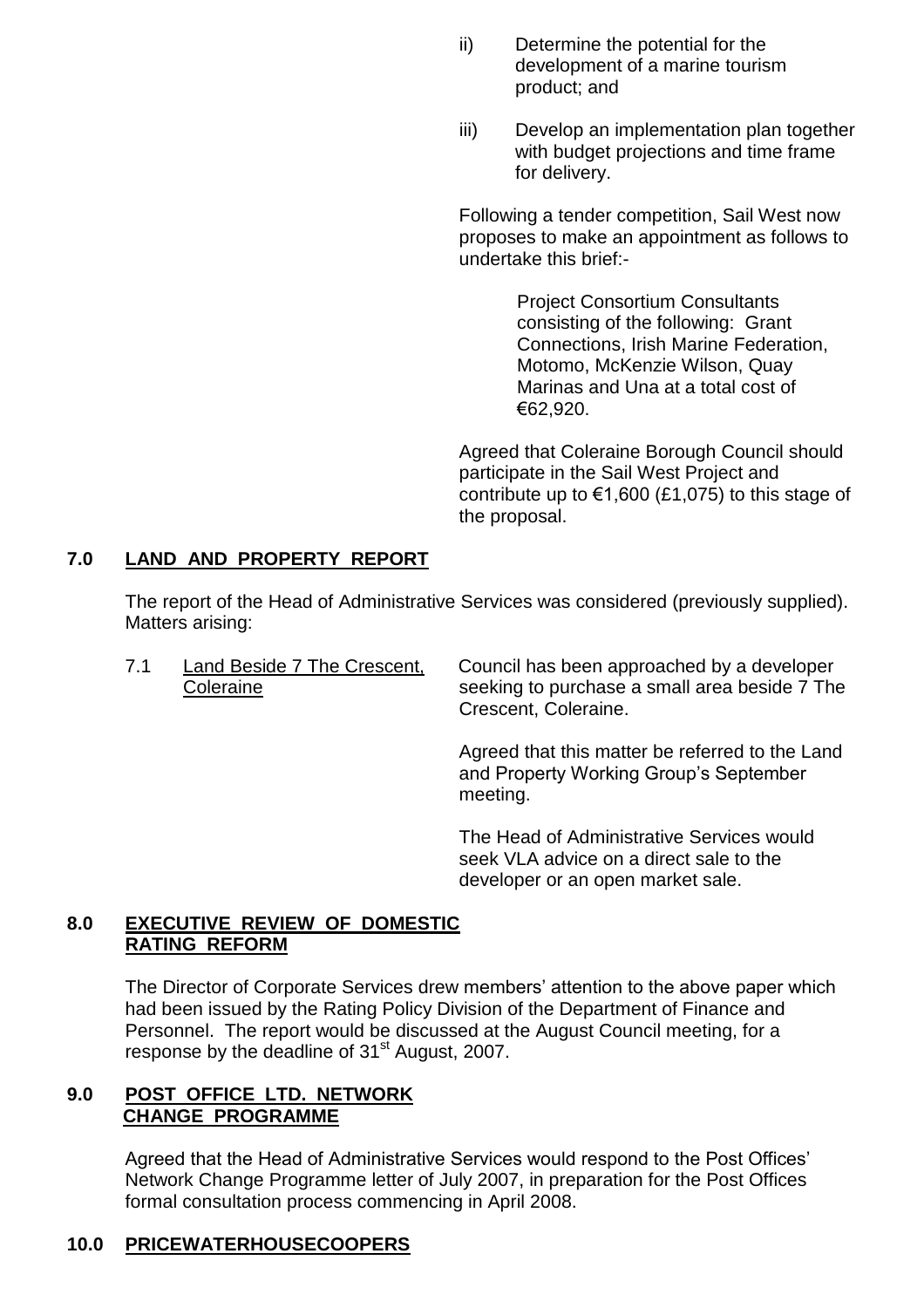Read letter received from Pricewaterhousecoopers which had been commissioned by the DoE to co-ordinate and facilitate a process of consultation and stakeholder engagement to "develop and articulate a shared vision for local government in Northern Ireland".

Agreed that the Mayor and the Chairman of the Policy and Development Committee attend the meeting.

# **11.0 BROOK CLINIC, COLERAINE**

Read letter from The Northern Health Care Trust in response to Council's earlier correspondence. Noted that the Trust did not feel that it was its role to seek to influence in this matter, given that the Brook Clinic was an independent organisation.

# **12.0 DOCUMENTS FOR SEALING**

Resolved:

That the following documents be sealed:

1. Cemetery Titles Grant of Rights of Burial –Deeds Register Nos. 3337 –3341 (inclusive):

| Agherton           | $\mathbf{\Omega}$ |
|--------------------|-------------------|
| <b>Ballywillan</b> | 1                 |
| Coleraine          | 1                 |
| <b>Kilrea</b>      | 0                 |
| Portstewart        | З                 |

Advanced Deeds - Register Nos. 0183 –0185 (inclusive):

| Agherton           | 1                 |
|--------------------|-------------------|
| <b>Ballywillan</b> | 2                 |
| Coleraine          | O                 |
| Portstewart        | $\mathbf{\Omega}$ |
|                    |                   |

- 2. Contract NIHE to Coleraine Borough Council Purchase of land at Ramsey Park, Macosquin.
- 3. Easement Coleraine Borough Council to Dundarave Estates Limited - The Boathouse, Portballintrae.
- 4. Licence Coleraine Borough Council to Gary McGuigan Promotions – East Strand Car Park, Beach and Promenade and Bowl Area, Portrush.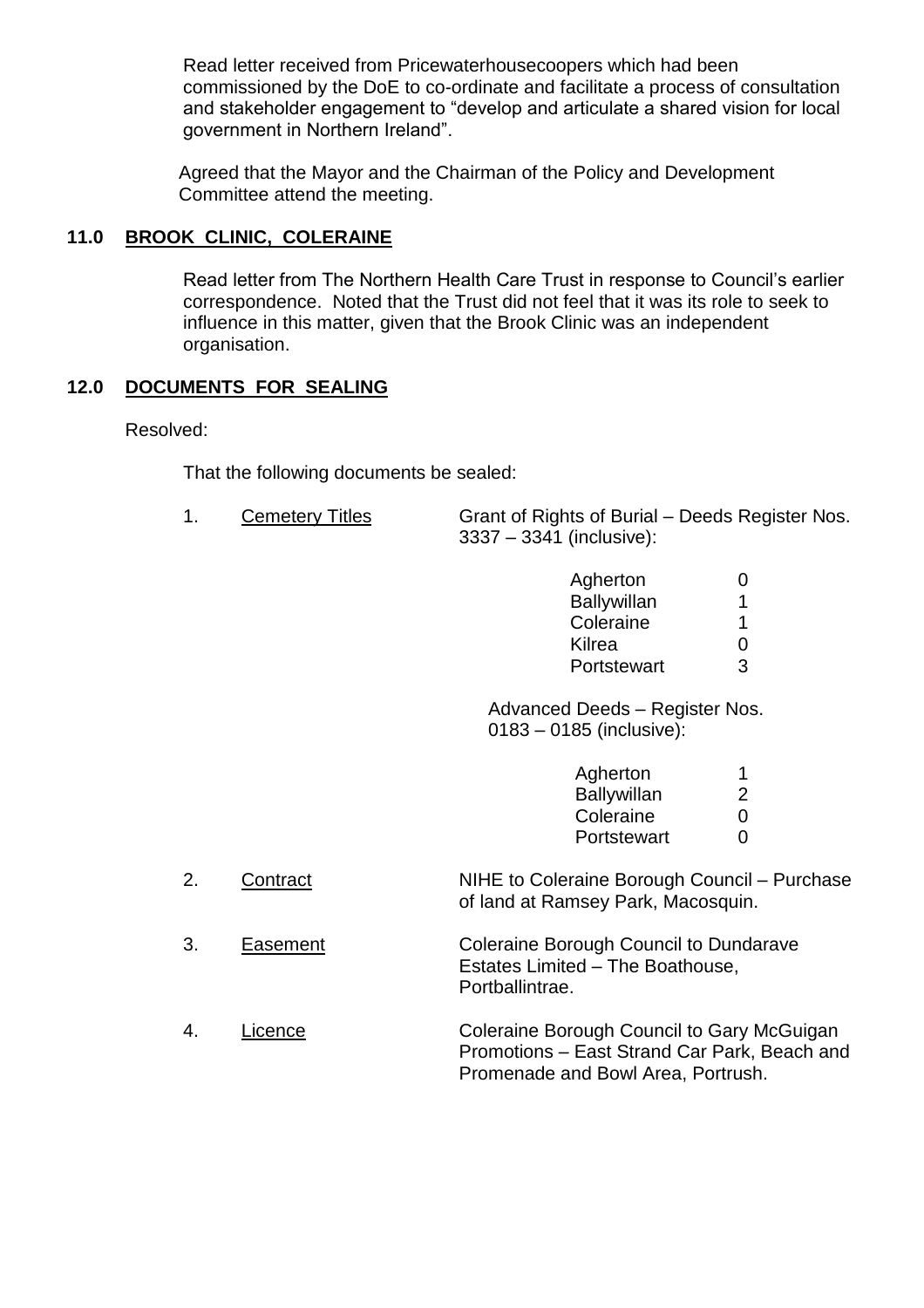### **PLANNING COMMITTEE**

**24th July, 2007.**

| Present:                                 | Alderman W. J. McClure in the Chair                                                                  |                                                                                   |
|------------------------------------------|------------------------------------------------------------------------------------------------------|-----------------------------------------------------------------------------------|
|                                          | <u>Aldermen</u>                                                                                      |                                                                                   |
|                                          | E. T. Black (Mrs.)<br>W. T. Creelman                                                                 | M. T. Hickey (Mrs.)<br>D. McClarty                                                |
|                                          | <b>Councillors</b>                                                                                   |                                                                                   |
|                                          | C. S. Alexander (Ms.)<br>O. M. Church (Mrs.)<br>J. J. Dallat<br>T. J. Deans<br>E. P. Fielding (Mrs.) | N. F. Hillis<br>W. A. King<br>G. L. McLaughlin<br>R. A. McPherson<br>A. McQuillan |
| <u>Also in</u><br><b>Attendance:</b>     | Representatives from the Planning Service -<br>Mr. P. Duffy and Mr. W. McIlmoyle                     |                                                                                   |
| <u>Officers in</u><br><b>Attendance:</b> | Acting Town Clerk and Chief Executive, Administrative<br><b>Officer and Administrative Assistant</b> |                                                                                   |
| <b>Apologies:</b>                        | The Mayor and Deputy Mayor<br>Councillors Barbour, Cole, Fitzpatrick, Gilkinson and<br>Leonard       |                                                                                   |

### **1.0 WELCOME**

The Chairman welcomed everyone present to the Meeting including visitors in the public gallery.

### **2.0 SYMPATHY**

The Chairman referred to the deaths of Councillor Gilkinson's brother and Mr. W. Mathews, a former Councillor, and extended sympathy to the bereaved families. Everyone present stood in silence as a mark of respect.

#### **3.0 PLANNING APPLICATIONS**

A list of ninety-one applications was presented for consideration (previously supplied).

## **Application Deferred from Previous Meeting**

3.1 Application No. D1 C/2004/0254/O Site of dwelling and garage 120m south of 96 Cashel Road, Macosquin for Mr. G. Nevin

The opinion of the Planning Service was to refuse.

It was agreed that the application be refused.

#### **NEW APPLICATIONS**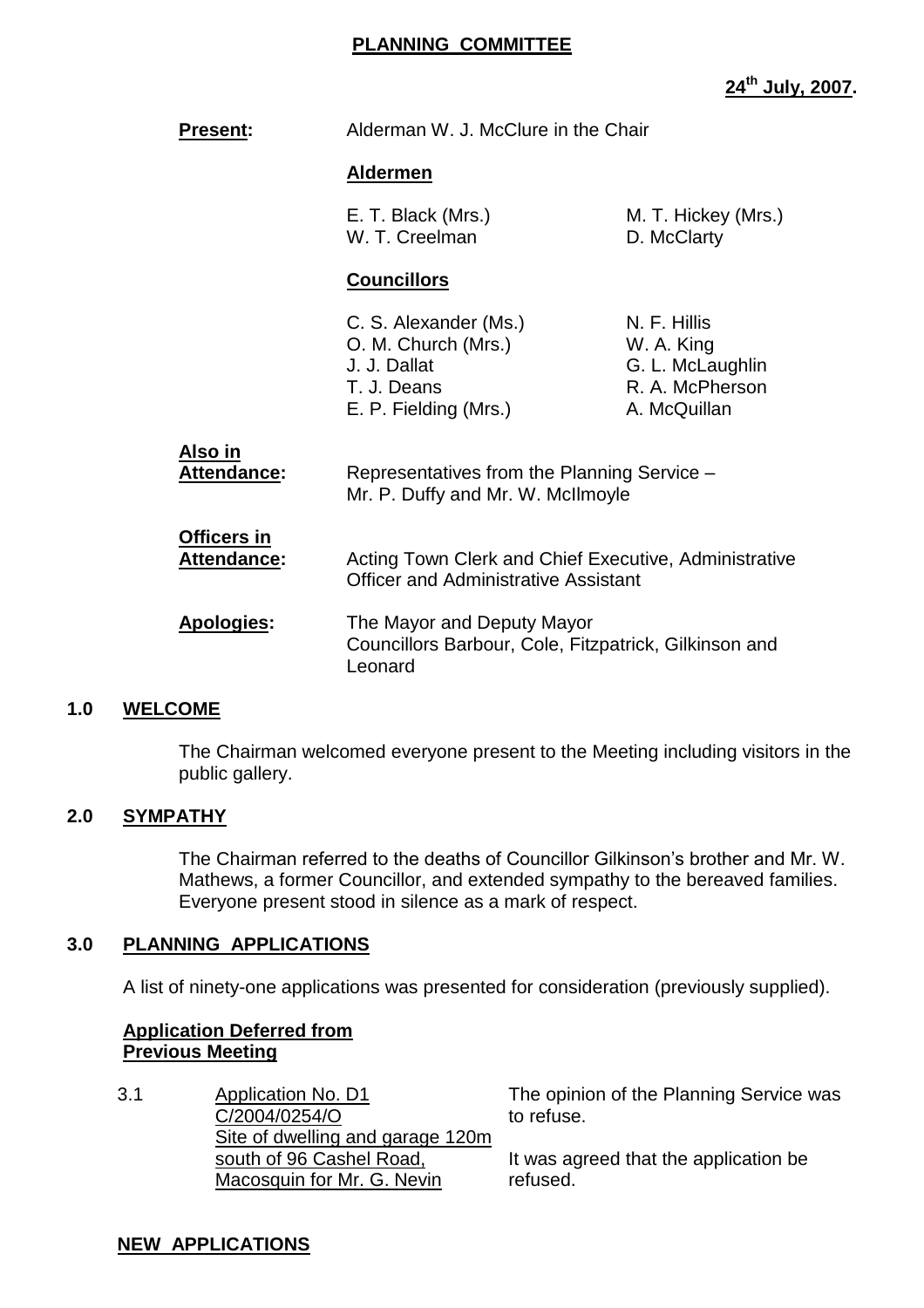- 3.2 Application No. 1 C/2005/1007/F Demolition of existing railway station and canopy and construction of new station with bus lane (private) and layby and new canopy at Portrush Railway Station, Eglinton Street, Portrush for Northern Ireland Railways Co. Ltd.
- 3.3 Application No. 2 C/2005/1428/F Apartment development at 29 Mountsandel Road, Coleriane for Mr. S. Henry

3.4 Application No. 5 C/2006/0345/LB Shop signage at 3 Waterside, Coleraine for Mr. and Mrs. T. Chan

> Application No. 6 C/2006/0346/A Illuminated shop sign at 3 Waterside, Coleraine for Mr. T. Chan

The opinion of the Planning Service was to refuse.

It was agreed that the application be refused.

It was further agreed that the Head of Development Services be requested to liaise with Northern Ireland Railways Co. Ltd. regarding this development.

The opinion of the Planning Service was to approve.

It was proposed by Councillor Ms. Alexander, seconded by Councillor Hillis and agreed:

> That the application be refused.

The opinion of the Planning Service was to refuse both applications.

It was proposed Alderman McClarty, seconded by Councillor Mrs. Church and agreed:

> That the applications be deferred for one month to facilitate an office meeting on the grounds that all material planning considerations had not been assessed.

The opinion of the Planning Service was to approve.

It was agreed that the application be removed from the schedule as it had been referred to the Minister for Regional Development for consideration.

It was noted that the application would be brought back to Council in due course.

The opinion of the Planning Service was to refuse.

It was proposed by Councillor King, seconded by Councillor McPherson and agreed:

> That the application be deferred for one month

3.5 Application No. 7

C/2006/0517/F Residential development including 13 no. terraced dwellings, associated car parking and amenity space at Nos. 43, 45, 47 and 49 Mountsandel Road, Coleraine for Mr. S. Sweeney

3.6 Application No. 16 C/2006/0772/F Replacement garage/shed at 45 Sconce Road, Articlave for Mr. Dallas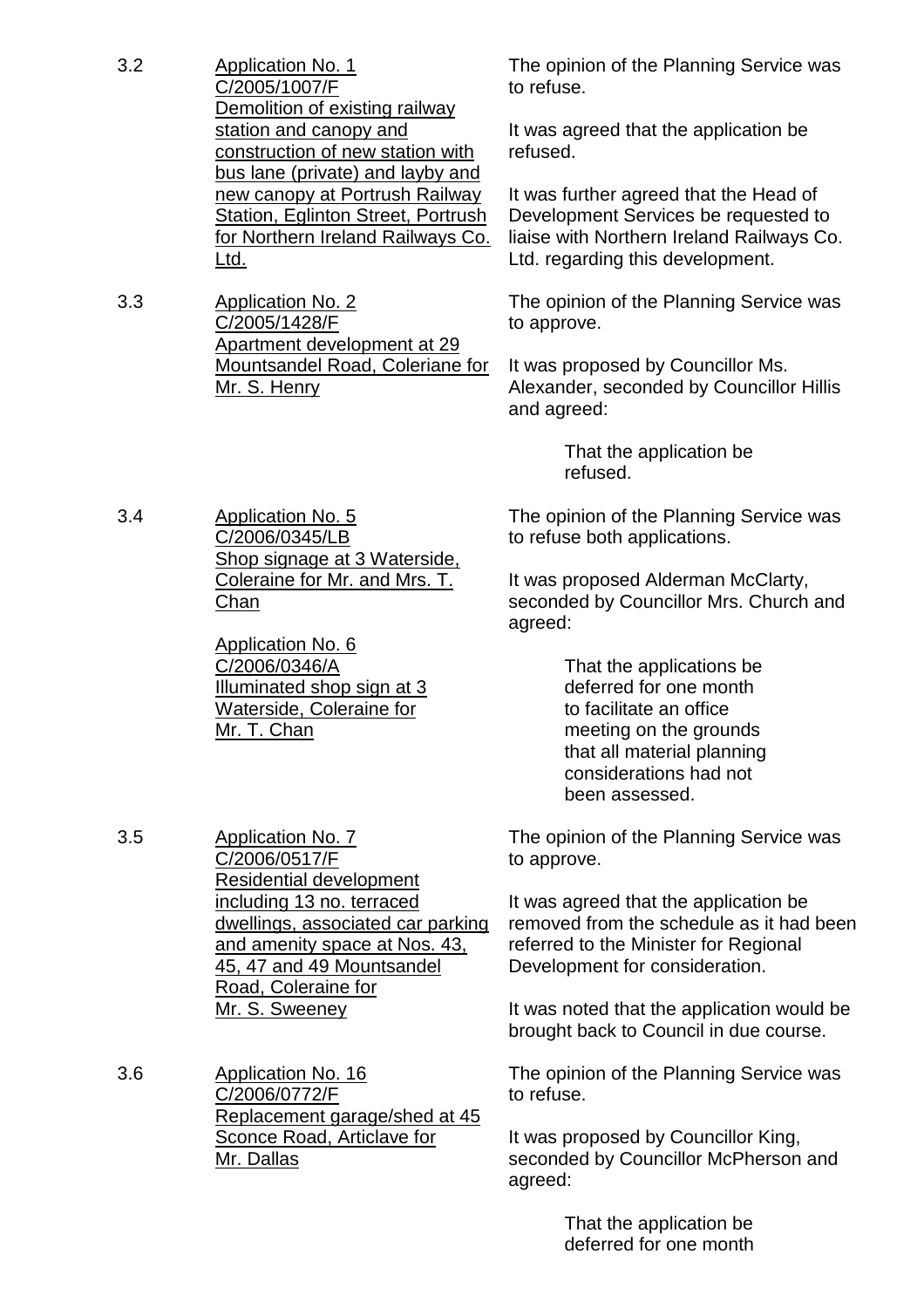to facilitate an office meeting on the grounds that all material planning considerations had not been assessed.

The opinion of the Planning Service was to refuse.

It was proposed by Councillor Deans, seconded by Councillor Hillis and agreed:

> That the application be deferred for one month to facilitate an office meeting on the grounds that all material planning considerations had not been assessed.

The opinion of the Planning Service was to refuse.

It was proposed by Councillor Dallat, seconded by Alderman McClarty and unanimously agreed:

> That the application be deferred for one month to facilitate an office meeting on the grounds that all material planning considerations had not been assessed.

The opinion of the Planning Service was to refuse.

It was proposed by Councillor Mrs. Fielding, seconded by Alderman McClarty and agreed:

> That the application be deferred for one month to facilitate an office meeting on the grounds that additional information was now available for consideration.

The opinion of the Planning Service was to refuse.

It was proposed by Councillor King, seconded by Councillor McQuillan and unanimously agreed:

3.7 Application No. 21 C/2006/0941/F Construction of 29 no. new apartments with underground car parking and storage areas at 9 –12 Lansdowne Crescent, Portrush for A. Stewart

3.8 Application No. 26 C/2006/1140/RM Erection of dwelling and garage at 120m north of 50 Lisnagrot Road, Kilrea for Mr. and Mrs. **Gillen** 

3.9 Application No. 29 C/2007/0018/F Residential development comprising twenty-five town houses with access from Coleraine Road at 57, 59 and 61 Coleraine Road, Portrush and 1 –3 Glenvale Park, Portrush for Hanna Quality Homes

3.10 Application No. 33

C/2007/0062/F New single storey dwelling with double garage opposite 25 Knocknougher Road, Coleraine for Mr. E. Doherty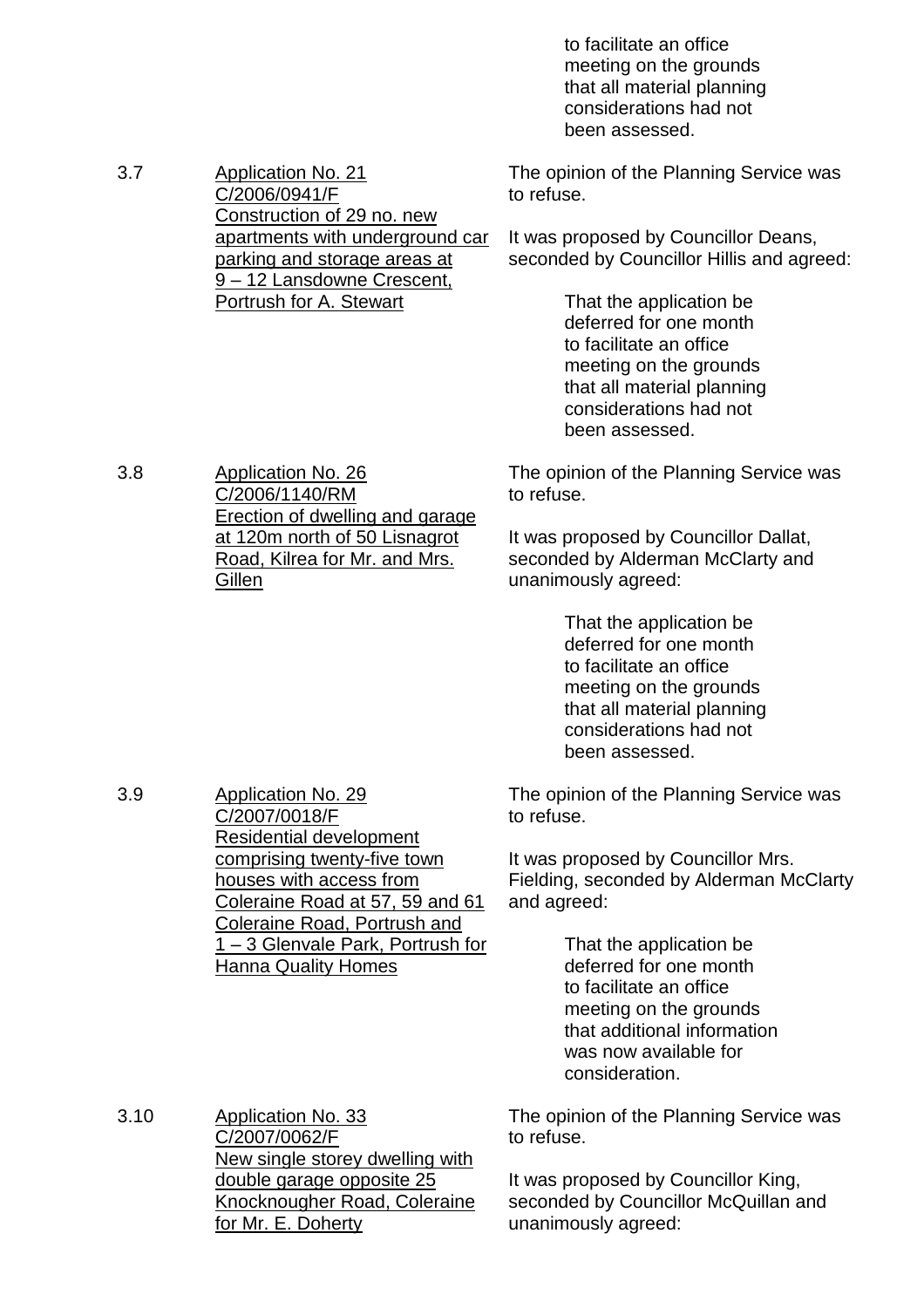That the application be deferred for one month to facilitate an office meeting on the grounds that all material planning considerations had not been assessed.

3.11 Application No. 35 C/2007/0064/O Traditional dwelling with detached garage/store to the rear It was proposed by Councillor Mrs. of 90 Blackrock Road, Boveedy, Kilrea for Mr. and Mrs. R. **McKinney** The opinion of the Planning Service was to refuse. Church, seconded by Councillor King and unanimously agreed:

That the application be deferred for one month to facilitate an office meeting on the grounds that additional information was now available for consideration.

The opinion of the Planning Service was to refuse.

It was proposed by Councillor Ms. Alexander, seconded by Councillor McPherson and unanimously agreed:

> That the application be deferred for one month to facilitate an office meeting on the grounds that additional information was now available for consideration.

The opinion of the Planning Service was to refuse.

It was proposed by Councillor Hillis, seconded by Councillor Ms. Alexander and unanimously agreed:

> That the application be deferred for one month to facilitate an office meeting on the grounds that all material planning considerations had not been assessed.

3.14 Application No. 74 C/2007/0282/F Rejuvination of derelict salmon cottage to provide new dwelling

The opinion of the Planning Service was to refuse.

Consideration was given to letter dated  $6<sup>th</sup>$ 

C/2007/0136/F Demolition of existing dwelling and erection of off-site two storey dwelling with loft conversion and garage/ancillary building approximately 443m west of 9 Ballywatt Road, Coleraine for Mr. A. Hutchinson

3.12 Application No. 47

3.13 Application No. 64

C/2007/0203/F

First floor extension and

alterations to dwelling (including an increase in ridge height) at 14 Gloucester Crescent, Portstewart for Mr. and Mrs. V. Campbell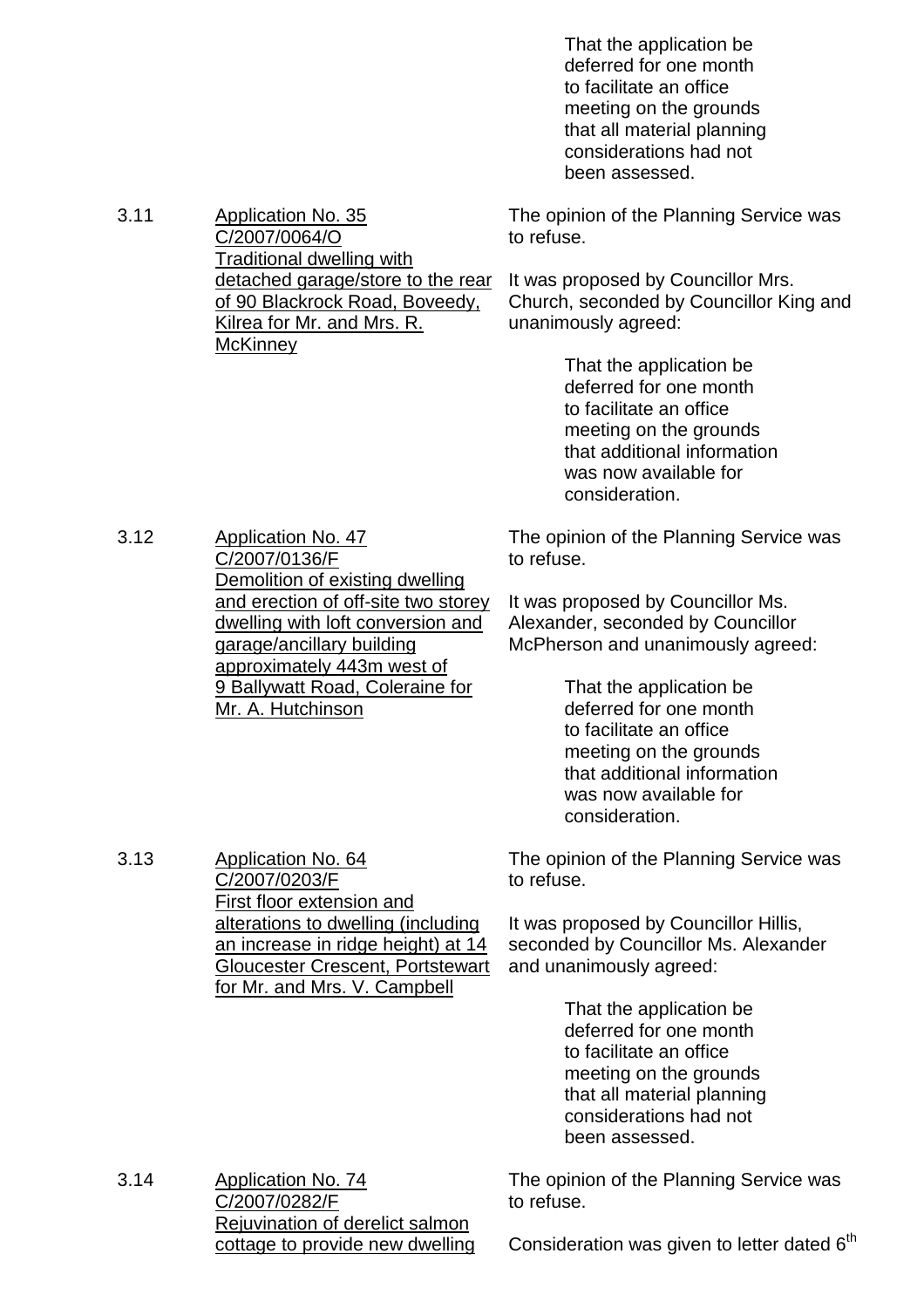for O'Neill family at Berne Cottage, Berne Road, Portstewart for Mr. G. O'Neill June, 2007 from Mr. W. Campbell.

It was proposed by Councillor Ms. Alexander and seconded by Alderman Mrs. Hickey:

> That the application be refused.

As an amendment it was proposed by Alderman McClarty and seconded by Alderman Mrs. Black:

> That the application be deferred for one month to facilitate an office meeting on the grounds that all material planning considerations had not been assessed.

On being put to the meeting the amendment was carried, nine members voting in favour and no one voting against.

# **4.0 OFFICE MEETING**

It was noted that the office meetings would be held on Friday,  $17<sup>th</sup>$  August, 2007.

### **5.0 PLANNING ISSUES RAISED BY MEMBERS**

- 5.1 Application No. C/2006/0708 116 Strand Road, Portstewart Application No. C/2007/0101 20 Glen Road, Garvagh
- 

Mr. Duffy was asked to report where these applications were in the system.

5.2 Refuse Sites Reference was made to the number of refuse sites proposed for the Garvagh area all within a short distance of each other.

> Mr. Duffy advised that applications for landfill sites were dealt with by the Environmental Unit at Planning Service Headquarters.

The Director of Technical Services explained that the site at Mayboy had planning approval and that the Environment and Heritage Service was in the process of issuing a Permit for the operation of a landfill site but that the commencement of the operation of the site would be subject to a number of conditions being met.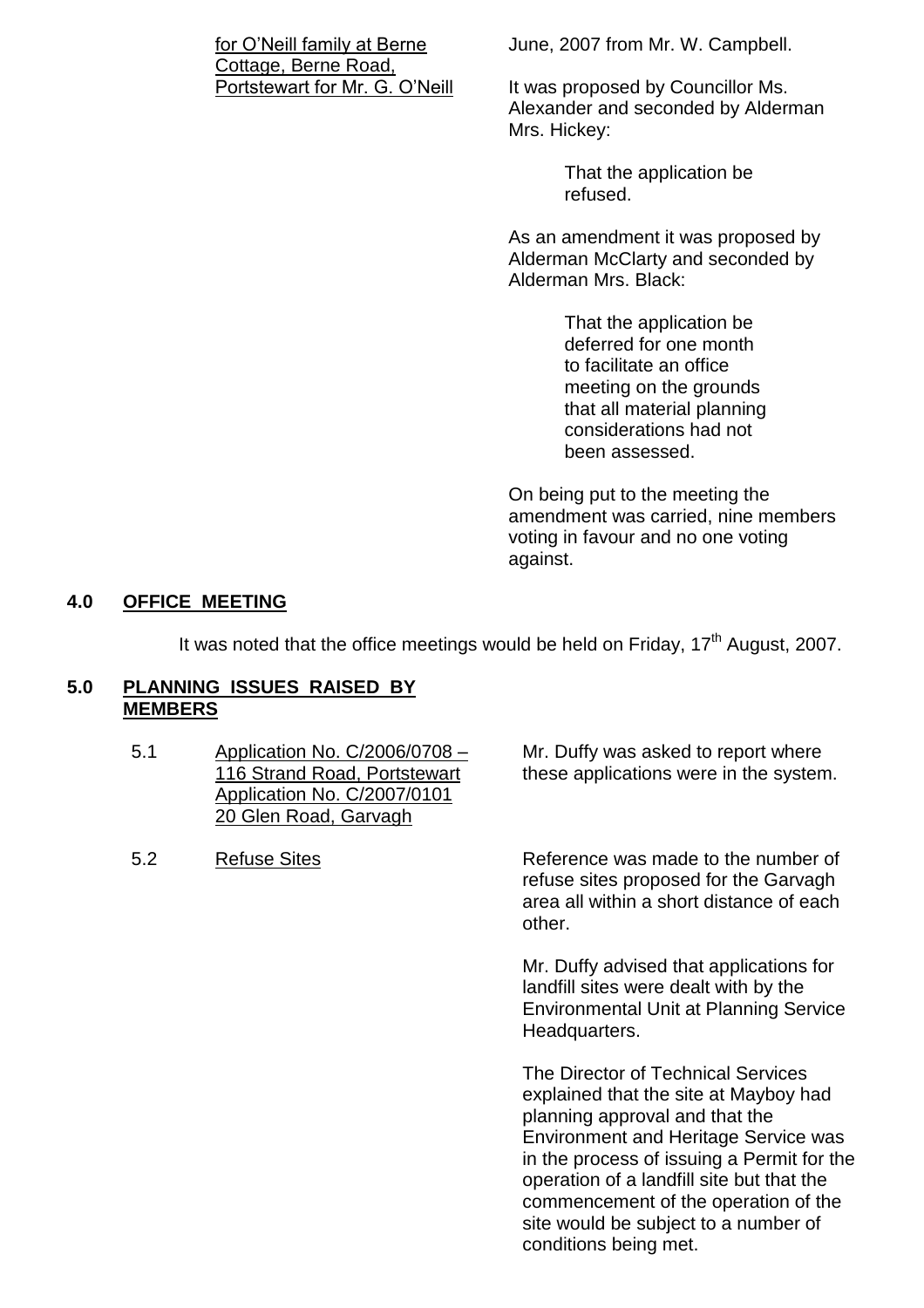Following discussion it was agreed that Council write to the Environment and Heritage Service requesting that the site be strictly monitored in order to minimise any potential nuisance or adverse impact on the area.

# **6.0 DEVELOPMENT TO REAR OF 8 AND 9 BALLYGELAGH VILLAGE, PORTSTEWART - MAM DEVELOPMENTS**

Consideration was given to letter dated  $5<sup>th</sup>$  July, 2007 from Mr. D. Kirkpatrick regarding development to rear of 8 and 9 Ballygelagh Village, Portstewart for MAM Developments (previously supplied).

Mr. Duffy reported that an enforcement letter had been sent to the developer as the house was not being built as approved by the Planning Service.

# **7.0 93 AND 95 STRAND ROAD, COLERAINE**

Consideration was given to letter dated 6th July, 2007 from Angela McLaughlin regarding the proposed housing development at 93 and 95 Strand Road, Coleraine (previously supplied).

Mr. Duffy reported the consultation process was ongoing and the Planning Service opinion had not yet been formed.

### **8.0 PLANNING APPLICATION C/2007/0017/F PROPOSED LANDFILL SITE - BELRAUGH ROAD, GARVAGH**

Read letter from the Planning Service Headquarters advising members that the above planning application had been withdrawn.

#### **9.0 PLANNING APPLICATION C/2005/1326/F PROVISION OF NEW PURPOSE BUILT FACILITIES INCLUDING SALES AND EXHIBITION AREA/KITCHEN/ WARDEN'S OFFICE/TOILETANDSHOWERS,CATERING KIOSK AND STORAGE AT PORTSTEWART STRANDHEAD, STRAND ROAD, PORTSTEWART**

Read letter from the Planning Service advising members that the above planning application, which was subject to financial funding, had been approved. Noted.

# **10.0 PLANNING APPEALS**

Reported that a press release had been issued on behalf of the Planning and Water Appeals Commissions stating that there had been an increase of 120% in planning appeals in Northern Ireland during 2006/2007. This had resulted in a large backlog in decisions and an inability for the PAC to meet its clearance targets. Noted.

# **11.0 PLANNING APPLICATION C/2006/0678/F GUESTHOUSE - 7 BALLYSTRONE ROAD, COLERAINE**

Read letter of reply from the Divisional Planning Manager regarding Council's